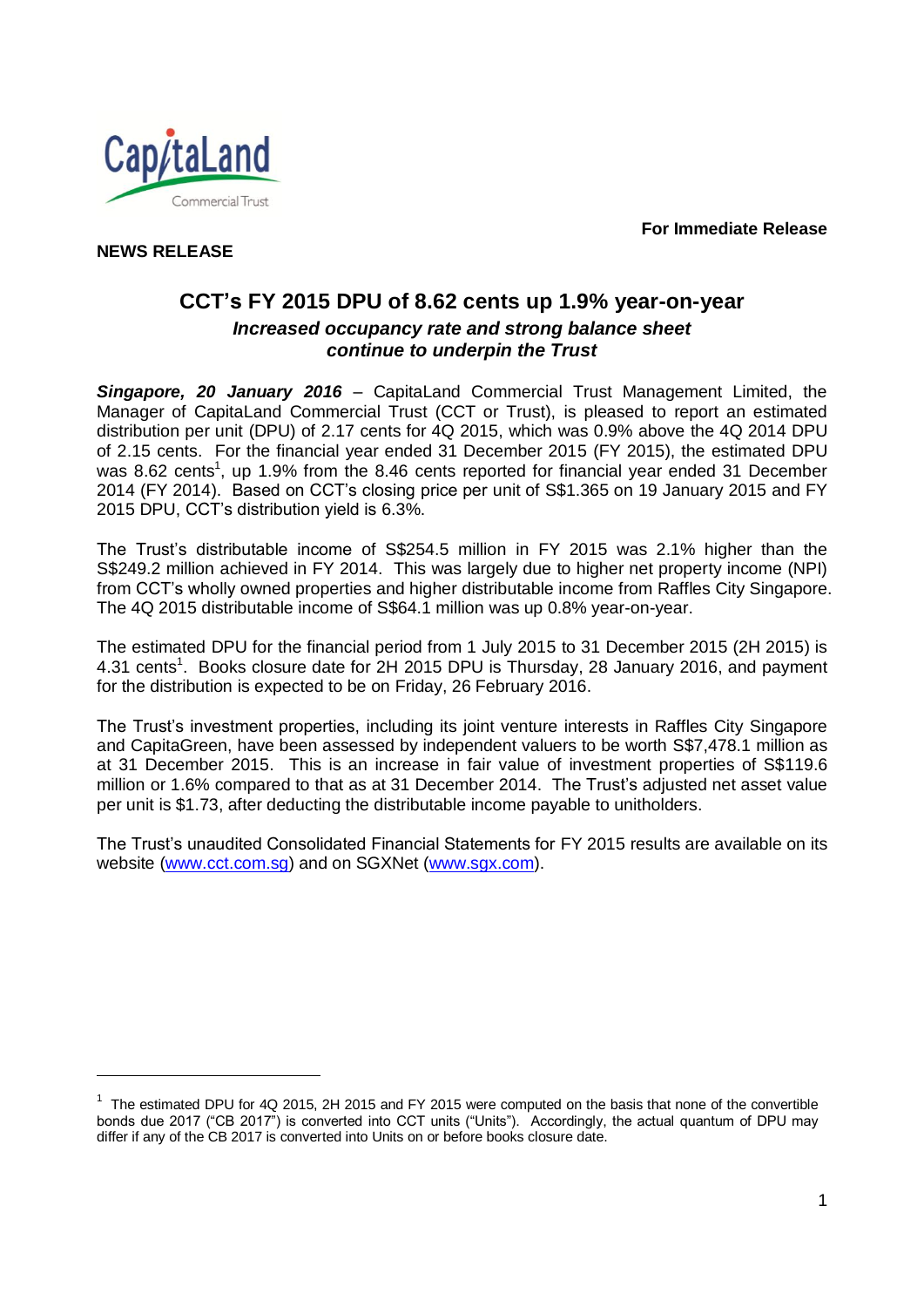|                                          | 2H 2015        | 4Q 2015           | 4Q 2014 | Change<br>% | FY 2015  | FY 2014 | Change<br>% |
|------------------------------------------|----------------|-------------------|---------|-------------|----------|---------|-------------|
| Gross Revenue (S\$'000)                  | 135.944        | 67,599            | 66.361  | 1.9         | 273.219  | 262,608 | 4.0         |
| Net Property Income (S\$'000)            | 104.925        | 52.254            | 50.646  | 3.2         | 212,752  | 205.249 | 3.7         |
| Distributable Income (S\$'000)           | 127.277        | 64,127            | 63,605  | 0.8         | 254,455  | 249,213 | 2.1         |
| Taxable (S\$'000)                        | 126.981        | 63,831            | 61,920  | 3.1         | 254,159  | 245.178 | 3.7         |
| Tax-exempt (S\$'000)                     | 296            | 296               | 1,685   | (82.4)      | 296      | 4.035   | (92.7)      |
| Distribution Per Unit ("DPU")<br>(cents) | $4.31^{\circ}$ | 2.17 <sup>1</sup> | 2.15    | 0.9         | $8.62^1$ | 8.46    | 1.9         |
| Taxable (cents)                          | 4.30           | 2.16              | 2.10    | 2.9         | 8.61     | 8.33    | 3.4         |
| Tax-exempt (cents)                       | 0.01           | 0.01              | 0.05    | (80.0)      | 0.01     | 0.13    | (92.3)      |

## **SUMMARY OF CCT GROUP RESULTS**

Mr Soo Kok Leng, Chairman of the Manager, said, "The proactive management of CCT's resilient portfolio and prudent capital management have generated a positive set of financial results for 2015 notwithstanding the year of economic challenges. The Trust benefited from healthy rent reversions as most of the leases due for renewal were signed at rental rates higher than the expiring rents. Our forehanded leasing strategy also contributed to a high committed portfolio occupancy rate for the Trust."

Mr Soo added, "We have adopted a forward-looking and disciplined approach with our portfolio reconstitution strategy which seeks to refresh the portfolio so that all the properties stay relevant to meet demands of tenants. Asset enhancement initiatives to upgrade our older Grade A office buildings have been completed over the years. We have successfully redeveloped Market Street Car Park into CapitaGreen, and CCT will progressively reap income contribution from its 40.0% interest in CapitaGreen from 2016 onwards. Maintaining financial flexibility with a strong balance sheet remains our priority as it allows CCT to respond quickly to market opportunities. We will continue to evaluate value creation opportunities with discipline and with the view to generating higher DPU for CCT unitholders."

Owing to the Manager's proactive capital management, CCT's average term to maturity has been extended and the refinancing of Raffles City Singapore's borrowings due in June 2016 are in progress and should be completed ahead of maturity. About 84% of CCT's total borrowings are on fixed interest rates which limit exposure to interest rate fluctuations and provide certainty of interest expense. The Trust has a healthy balance sheet with low gearing of 29.5%. Assuming a gearing level of 40.0%, CCT has debt headroom of S\$1.3 billion and the financial flexibility to execute potential growth opportunities.

Ms Lynette Leong, Chief Executive Officer of the Manager, said "Driven by existing tenants' expansion and entry of new tenants, CCT's property portfolio committed occupancy rate rose to 97.1% from 96.8% a year ago, including CapitaGreen's increased committed occupancy rate of 91.3%. This is underpinned by a high tenant retention rate of 83% achieved for FY 2015. We also continued to sign higher rents compared to expiring rents, resulting in an increase in the average monthly office portfolio rent to S\$8.90 per square foot as at 31 December 2015 from S\$8.61 per square foot as at 31 December 2014."

Ms Leong added, "Only 15% of CCT's total office net lettable area is expiring in 2016, which is not high. We have already proactively renewed one-third of this percentage and will continue to advance the proactive approach. While we expect to continue to face headwinds in the Singapore office market, we believe that CCT is well positioned and we will persist in maintaining its high and above-market occupancy rate as well as robust balance sheet."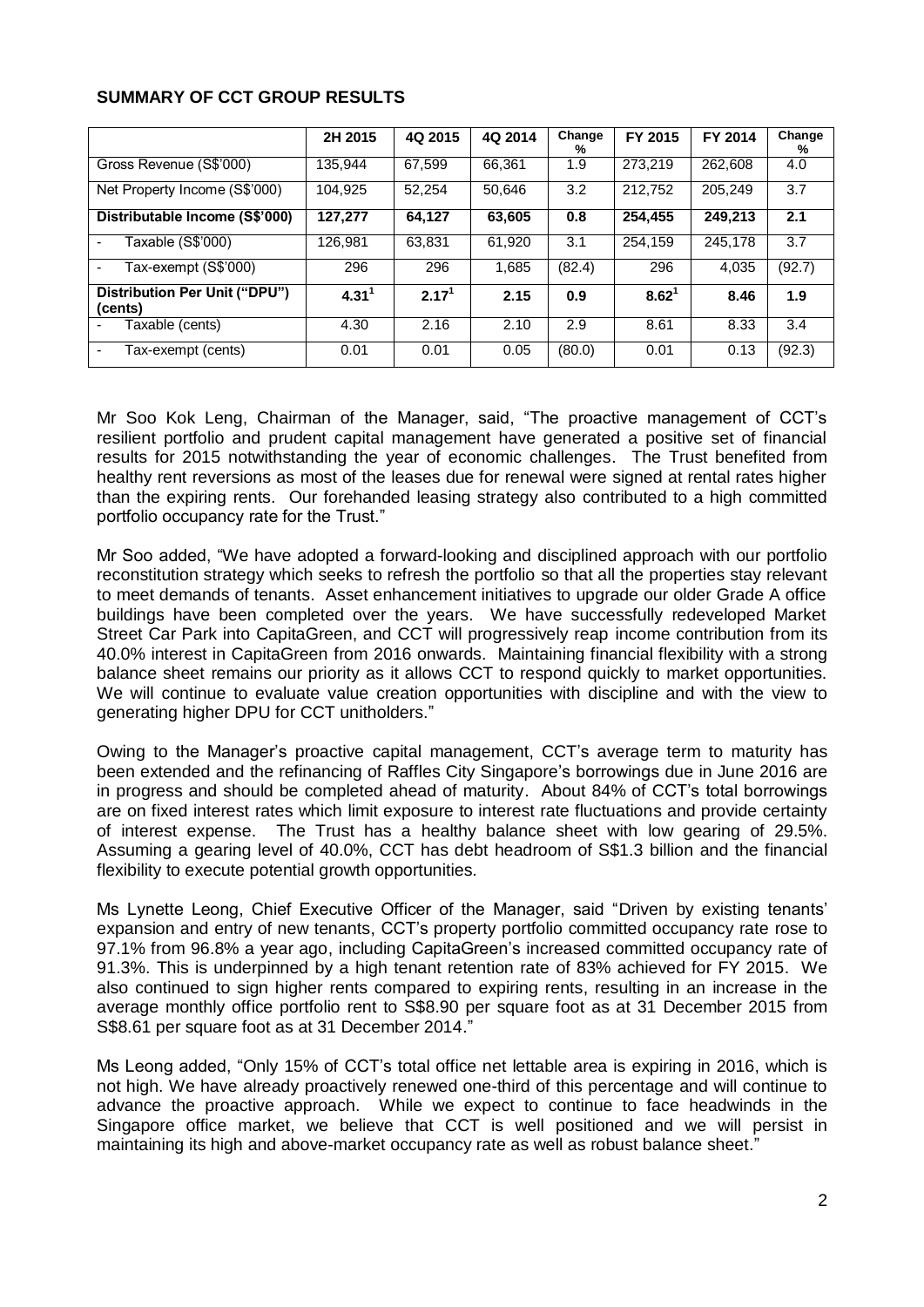An aggregate of 205,000 square feet of new leases and renewals were signed in 4Q 2015. Approximately 850,000 square feet of new leases and renewals were signed in FY 2015, of which 38% were new leases. Capital Tower's committed occupancy rate was 94.1% as at end-December 2015, and discussions are in progress for the remaining space. Twenty-five per cent (25%) of the total space to be vacated by The Royal Bank of Scotland PLC at One George Street has been pre-leased.

New demand in CCT's portfolio was supported by tenants from diverse trade sectors including Technology, Banking, Insurance and Financial Services, and Energy and Commodities. New and renewed tenants in 4Q 2015 included Simmons & Simmons Asia LLP, Intralinks Asia Pacific Pte Ltd, Sequoia Capital India (Singapore) Pte Ltd, Capita Pte Ltd, and Stryker Singapore Private Limited.

CCT's latest asset enhancement initiative at Capital Tower was completed in December 2015. Based on the estimated expenditure of S\$35.0 million, a return on investment of 8.2% was achieved, which is above the target return on investment of 7.8%.

Outlook for Singapore Central Business District (CBD) Office Market

Singapore's Core CBD occupancy rate declined marginally from 95.7% in 4Q 2014 to 95.1% in 4Q 2015. Average monthly Grade A office market rent reported a similar easing trend of 7.1% year-on-year, dropping to S\$10.40 psf in 4Q 2015. An above-normal new office supply in 2016 is anticipated to cause downward pressure on the office market. The Manager will continue to limit CCT's exposure to expiring leases in 2016 and proactively engage tenants so as to maintain a high and above-market committed portfolio occupancy rate.

## **About CapitaLand Commercial Trust** (www.cct.com.sg)

CapitaLand Commercial Trust is Singapore's first and largest commercial REIT with a market capitalisation of approximately S\$4 billion. CCT aims to own and invest in real estate and real estate-related assets which are income producing and predominantly used, for commercial purposes. The total value of CCT's deposited properties is S\$7.7 billion as at 31 December 2015 comprising a portfolio of 10 prime commercial properties in Singapore. The properties in Singapore are Capital Tower, Six Battery Road, One George Street, Raffles City (60.0% interest through RCS Trust), CapitaGreen (40.0% interest through the joint venture, MSO Trust), HSBC Building, Twenty Anson, Bugis Village, Wilkie Edge and Golden Shoe Car Park.

CCT has been a constituent of FTSE4Good Index Series (FTSE4Good), a series of benchmark and tradable indices derived from the globally recognised FTSE Global Equity Index Series. FTSE4Good is designed to track the performance of companies meeting international corporate responsibility standards and forms the basis for over 70 different funds and investment products.

CCT is managed by an external manager, CapitaLand Commercial Trust Management Limited, which is an indirect wholly owned subsidiary of CapitaLand Limited, one of Asia's largest real estate companies headquartered and listed in Singapore.

\_\_\_\_\_\_\_\_\_\_\_\_\_\_\_\_\_\_\_\_\_\_\_\_\_\_\_\_\_\_\_\_\_\_\_\_\_\_\_\_\_\_\_\_\_\_\_\_\_\_\_\_\_\_\_\_\_\_\_\_\_\_\_\_\_\_\_\_\_\_\_\_\_\_\_\_

Issued by CapitaCommercial Trust Management Limited (Company registration no. 200309059W)